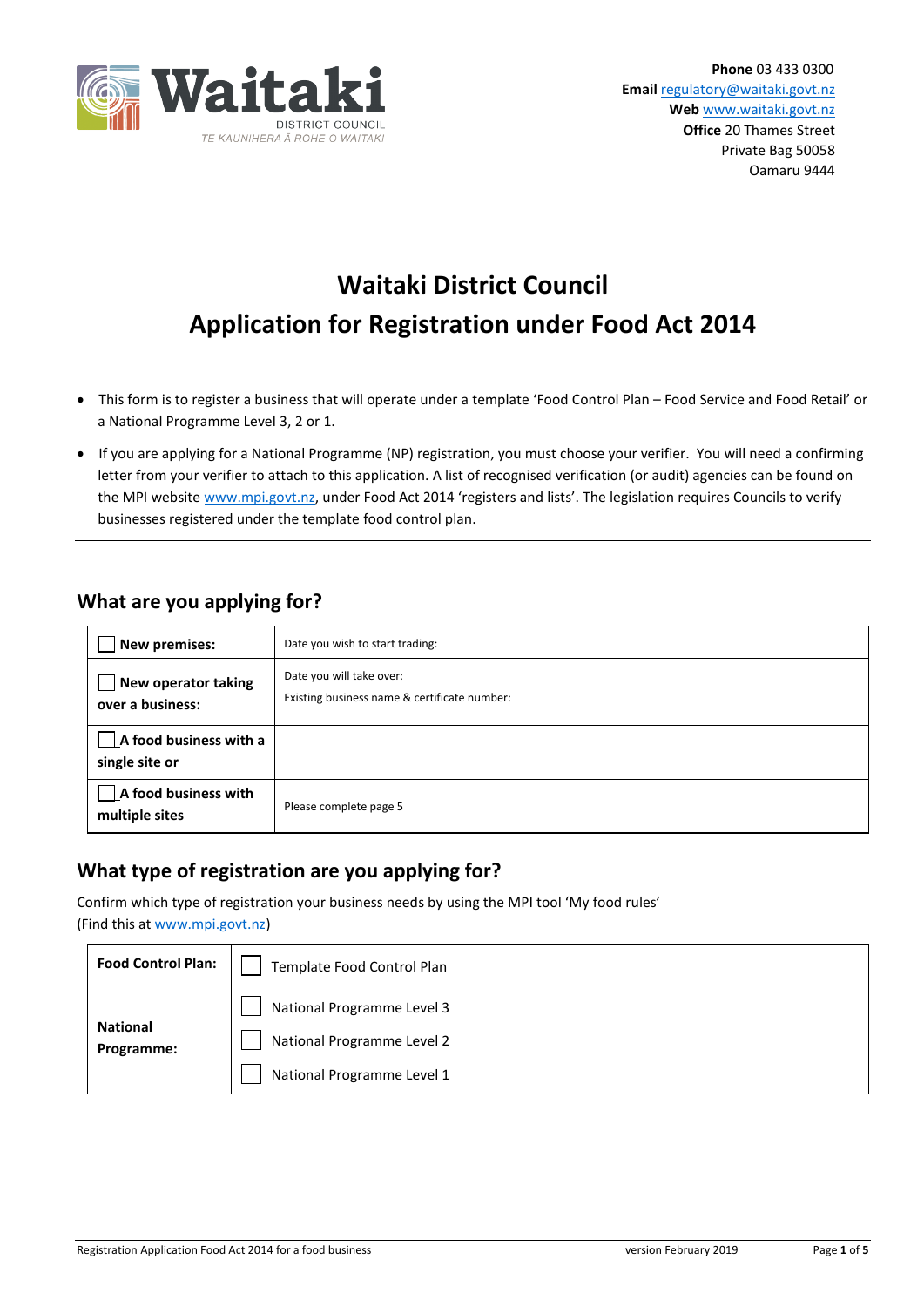## **Who is the operator of the food business? (Please also complete page 5 if there are multiple sites)**

| Legal Name(s) of                                                                                                  |         |                                   |  |                                                     |                                                                                               |      |  |                                                                                                                                                      |
|-------------------------------------------------------------------------------------------------------------------|---------|-----------------------------------|--|-----------------------------------------------------|-----------------------------------------------------------------------------------------------|------|--|------------------------------------------------------------------------------------------------------------------------------------------------------|
| Operator (e.g.                                                                                                    |         |                                   |  |                                                     |                                                                                               |      |  |                                                                                                                                                      |
|                                                                                                                   |         |                                   |  |                                                     |                                                                                               |      |  |                                                                                                                                                      |
| registered                                                                                                        |         |                                   |  |                                                     |                                                                                               |      |  |                                                                                                                                                      |
| company,                                                                                                          |         |                                   |  |                                                     |                                                                                               |      |  |                                                                                                                                                      |
| partnership or                                                                                                    |         |                                   |  |                                                     | I have attached a copy of the company name registration from the New Zealand Companies office |      |  |                                                                                                                                                      |
| individual):                                                                                                      |         | (www.companies.govt.nz)           |  |                                                     |                                                                                               |      |  |                                                                                                                                                      |
| <b>Trading Name:</b>                                                                                              |         |                                   |  |                                                     |                                                                                               |      |  |                                                                                                                                                      |
| (if different)                                                                                                    |         |                                   |  |                                                     |                                                                                               |      |  |                                                                                                                                                      |
|                                                                                                                   |         |                                   |  |                                                     |                                                                                               |      |  |                                                                                                                                                      |
| <b>NZ Business</b>                                                                                                |         |                                   |  |                                                     |                                                                                               |      |  |                                                                                                                                                      |
|                                                                                                                   |         |                                   |  |                                                     |                                                                                               |      |  | If you have a New Zealand Business Number (NZBN), provide this. For more information about NZBN's, including how to                                  |
| Number:                                                                                                           |         |                                   |  | get one, see https://www.business.govt.nz/companies |                                                                                               |      |  |                                                                                                                                                      |
| <b>Operator Address and Contact Details</b>                                                                       |         |                                   |  |                                                     |                                                                                               |      |  |                                                                                                                                                      |
|                                                                                                                   |         |                                   |  |                                                     |                                                                                               |      |  |                                                                                                                                                      |
|                                                                                                                   |         |                                   |  |                                                     |                                                                                               |      |  | You must provide this information to be registered. However, if the address is a private dwelling, you may ask that the address is withheld from the |
| public register by ticking the box below.                                                                         |         |                                   |  |                                                     |                                                                                               |      |  |                                                                                                                                                      |
| <b>Business Location</b>                                                                                          |         |                                   |  |                                                     |                                                                                               |      |  |                                                                                                                                                      |
| <b>Address:</b>                                                                                                   |         |                                   |  |                                                     |                                                                                               |      |  |                                                                                                                                                      |
| (or base for                                                                                                      |         |                                   |  |                                                     |                                                                                               |      |  |                                                                                                                                                      |
| mobile vehicles &<br>stalls)                                                                                      |         |                                   |  |                                                     |                                                                                               |      |  |                                                                                                                                                      |
|                                                                                                                   |         |                                   |  |                                                     |                                                                                               |      |  |                                                                                                                                                      |
|                                                                                                                   |         |                                   |  |                                                     | This address is a private dwelling and I wish it to be withheld from the public register.     |      |  |                                                                                                                                                      |
| <b>Postal Address</b>                                                                                             |         |                                   |  |                                                     |                                                                                               |      |  |                                                                                                                                                      |
| <b>Address:</b> where                                                                                             |         |                                   |  |                                                     |                                                                                               |      |  |                                                                                                                                                      |
| you want your                                                                                                     |         |                                   |  |                                                     |                                                                                               |      |  |                                                                                                                                                      |
| certificate &                                                                                                     |         |                                   |  |                                                     |                                                                                               |      |  |                                                                                                                                                      |
| letters sent                                                                                                      |         |                                   |  |                                                     |                                                                                               |      |  |                                                                                                                                                      |
| Telephone:                                                                                                        |         |                                   |  |                                                     |                                                                                               | Fax: |  |                                                                                                                                                      |
| Email:                                                                                                            |         |                                   |  |                                                     |                                                                                               |      |  |                                                                                                                                                      |
|                                                                                                                   |         |                                   |  |                                                     |                                                                                               |      |  |                                                                                                                                                      |
| Website:                                                                                                          |         |                                   |  |                                                     |                                                                                               |      |  |                                                                                                                                                      |
|                                                                                                                   |         |                                   |  | <b>Food Stall</b>                                   |                                                                                               |      |  |                                                                                                                                                      |
| <b>Rego Number:</b>                                                                                               |         |                                   |  | <b>Trading</b>                                      |                                                                                               |      |  |                                                                                                                                                      |
|                                                                                                                   |         | If your business is a mobile food |  | Locations:                                          |                                                                                               |      |  |                                                                                                                                                      |
|                                                                                                                   | number? | van what is the registration      |  |                                                     | If your business is a food stall where do you wish to trade?                                  |      |  |                                                                                                                                                      |
|                                                                                                                   |         |                                   |  |                                                     |                                                                                               |      |  |                                                                                                                                                      |
| <b>Contact Person Details</b>                                                                                     |         |                                   |  |                                                     |                                                                                               |      |  |                                                                                                                                                      |
|                                                                                                                   |         |                                   |  |                                                     |                                                                                               |      |  | The contact person details entered below will be used for communications about your registration, such as arranging                                  |
|                                                                                                                   |         |                                   |  |                                                     | audits and renewal reminders. Contact WDC Environmental Health if the details change.         |      |  |                                                                                                                                                      |
| Name:                                                                                                             |         |                                   |  |                                                     |                                                                                               |      |  |                                                                                                                                                      |
|                                                                                                                   |         |                                   |  |                                                     |                                                                                               |      |  |                                                                                                                                                      |
| <b>Position:</b>                                                                                                  |         |                                   |  |                                                     |                                                                                               |      |  |                                                                                                                                                      |
| <b>Mobile:</b>                                                                                                    |         |                                   |  |                                                     | Other                                                                                         |      |  |                                                                                                                                                      |
|                                                                                                                   |         |                                   |  |                                                     | telephone:                                                                                    |      |  |                                                                                                                                                      |
| Email:                                                                                                            |         |                                   |  |                                                     |                                                                                               |      |  |                                                                                                                                                      |
| By entering an email address you consent to being sent information and notifications electronically, if required. |         |                                   |  |                                                     |                                                                                               |      |  |                                                                                                                                                      |
| Day-to-day                                                                                                        |         |                                   |  |                                                     |                                                                                               |      |  |                                                                                                                                                      |
|                                                                                                                   |         | Name:                             |  |                                                     |                                                                                               |      |  |                                                                                                                                                      |
| manager: (if                                                                                                      |         |                                   |  |                                                     |                                                                                               |      |  |                                                                                                                                                      |
| different from                                                                                                    |         | <b>Position:</b>                  |  |                                                     |                                                                                               |      |  |                                                                                                                                                      |
| contact person)                                                                                                   |         |                                   |  |                                                     |                                                                                               |      |  |                                                                                                                                                      |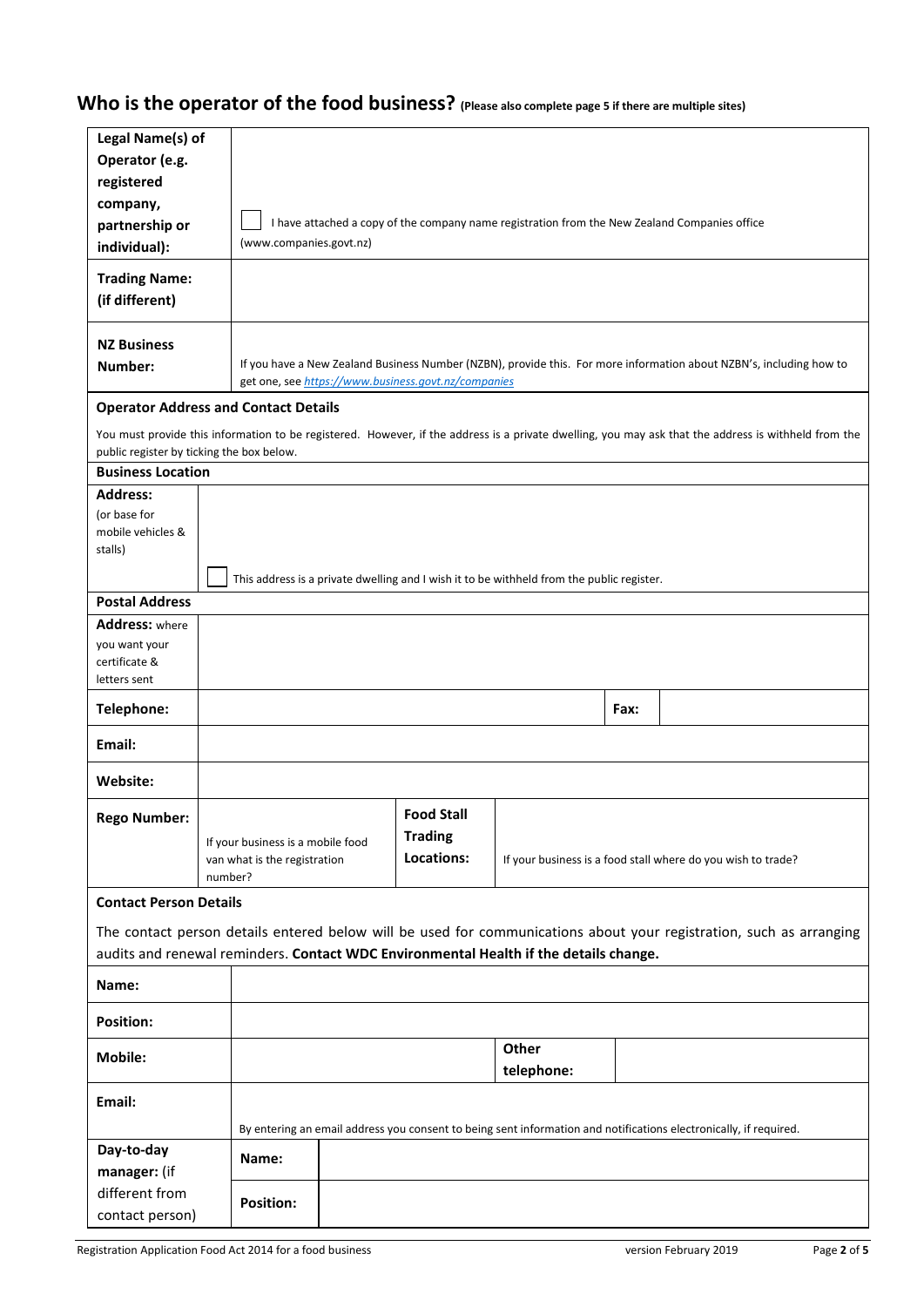### **Who will be doing your verification?**

| <b>Food Control Plan:</b>                                                | Waitaki District Council will be your verifier (auditor) as you are registering a template Food Control Plan. Tick here<br>to acknowledge acceptance of WDC as verifier. |
|--------------------------------------------------------------------------|--------------------------------------------------------------------------------------------------------------------------------------------------------------------------|
| <b>National</b><br>Programme: - insert<br>name of verification<br>agency | I have attached a confirming letter from my verification agency.                                                                                                         |

### **Have you attached the scope of operations document for your business?**

Scope of Operations attached. (Find this a[t www.mpi.govt.nz](http://www.mpi.govt.nz/) Forms & templates) If your business changes in any way you must notify Waitaki District Council, Environmental Health to update.

### **Applicant Statement**

#### **I confirm that:**

- 1) I am authorised to make this application as the operator or a person with legal authority to act on behalf of the operator; and
- 2) The information supplied in this application is truthful and accurate to the best of my knowledge and belief; and
- 3) Neither I nor any directors, partners or managers of the business concerned have been convicted, whether in New Zealand or overseas, of any offences relating to fraud or dishonesty or relating to management, control or business activities in respect of businesses of a kind (whether in New Zealand or elsewhere) that are regulated under the Food Act 2014; and
- 4) The operator is resident in New Zealand within the meaning of section YD 1 or YD 2 (excluding section YD 2(2)) of the Income Tax Act 2007; and
- 5) The operator of the food business is able to comply with the requirements of the Food Act 2014 including the completion and implementation of a Food Control Plan and associated records or compliance with a Guidance Tool for National Programmes

| Name:      | <b>Job Title:</b> |  |
|------------|-------------------|--|
| Signature: | Date:             |  |

### **Payment Details**

| <b>Payment Options</b>                                                                               |  |  |  |  |
|------------------------------------------------------------------------------------------------------|--|--|--|--|
| Cash/Eftpos<br>Cheque payable to Waitaki District Council                                            |  |  |  |  |
| Bank transfer to account 02 0940 0156400 00 Particulars: Name, Code: Food, Reference: Invoice Number |  |  |  |  |
| Visa/Mastercard by phone 03 433 0300 (Note: Credit cards have a 1.5% surcharge)                      |  |  |  |  |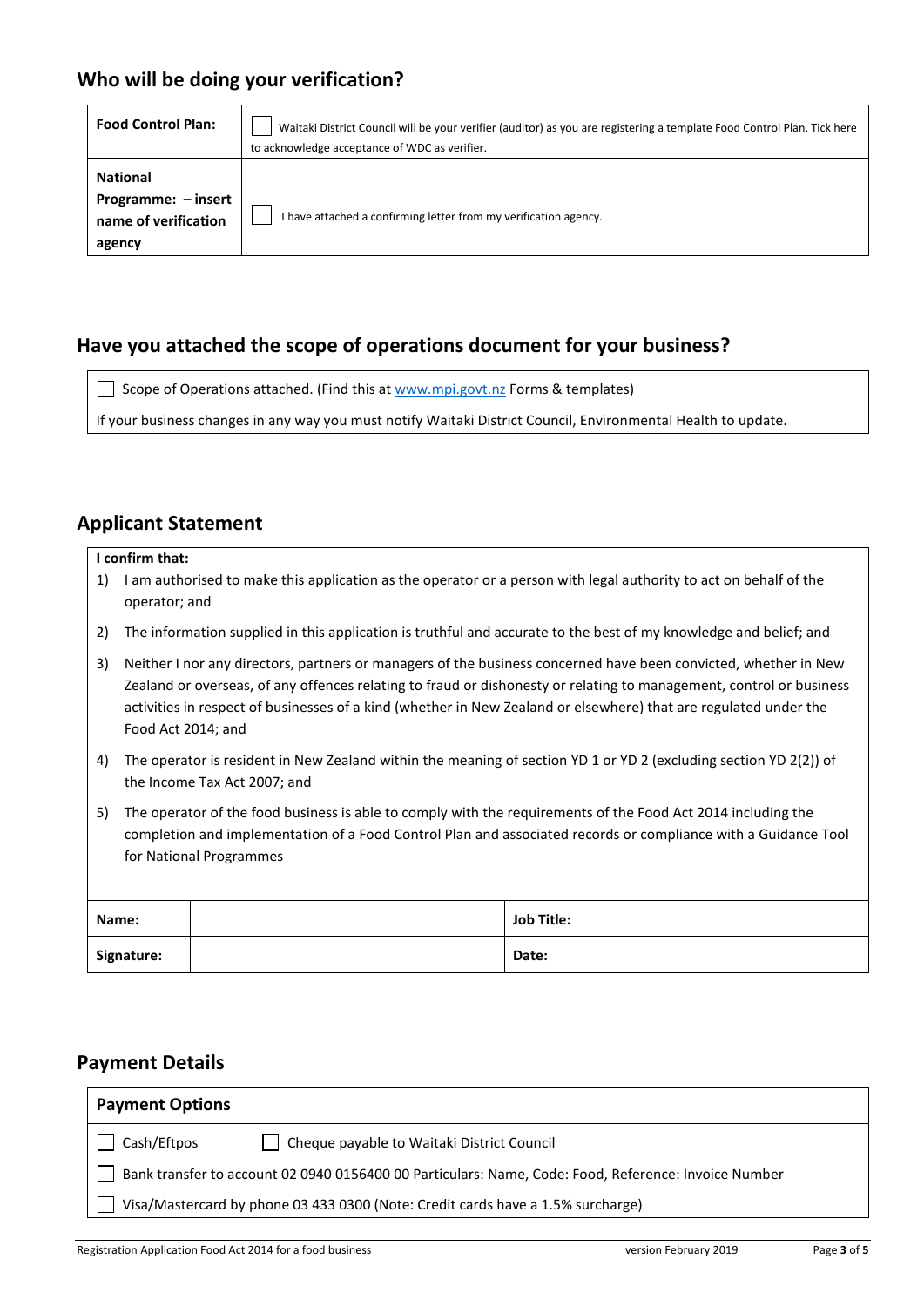| Final Check before sending your application to: Waitaki District Council                        |  |  |  |  |
|-------------------------------------------------------------------------------------------------|--|--|--|--|
| Private Bag 50058, Oamaru 9444 or Email service@waitaki.govt.nz                                 |  |  |  |  |
| Have you:                                                                                       |  |  |  |  |
| filled this form in completely and legibly?                                                     |  |  |  |  |
| attached a completed scope of operations document?                                              |  |  |  |  |
| attached a letter from your verifier if that isn't Council?                                     |  |  |  |  |
| attached copies of company registration certificates if you have a registered limited liability |  |  |  |  |
| company?                                                                                        |  |  |  |  |
| read and signed the Applicant Statement?                                                        |  |  |  |  |
| included fee payment for this application?                                                      |  |  |  |  |

### **What happens next?**

#### **Once you have submitted your application**

Your application for registration will be processed and once approved you will be issued with a registration certificate and your registration will be recorded on the Ministry for Primary Industries public register

If you are a new business or taking over a business you cannot start trading until you have received your certificate.

#### **Collection of Information**

#### **Collection of Personal Information:**

Pursuant to Principle 3 of the Privacy Act 1993, we advise that:

- This information is being collected for the purpose of registering under the Food Act 2014; and
- The recipient of this information, which is the agency that will collect and hold the information, is Waitaki District Council, Private Bag 50058, Oamaru 9444; and
- Some of the information collected will be displayed on a public register; and
- The collection of information is authorised under section 53 or section 83 of the Food Act 2014, which ever applies. The provision of this information is necessary in order to process an application for registration under either section 53 or section 83; and
- The supply of this information is voluntary; and
- Failure to provide the requested information is likely to result in a return of this application form to the applicant, and may ultimately result in a refusal to register, in accordance with section 54 and 57 or section 84 and 87, of the Food Act 2014, which ever applies; and
- Under Principles 6 and 7 of the Privacy Act 1993, you have the right of access to, and correction of, any personal information that you have provided.

#### **Collection of Official Information:**

- All information provided to the Ministry for Primary Industries is official information and may be subject to a request made under the Official Information Act 1982.
- If a request is made under that Act for information you have provided in this application, the Waitaki District Council must consider any such request in accordance with its obligations under the Official Information Act 1982 and any other applicable legislation.